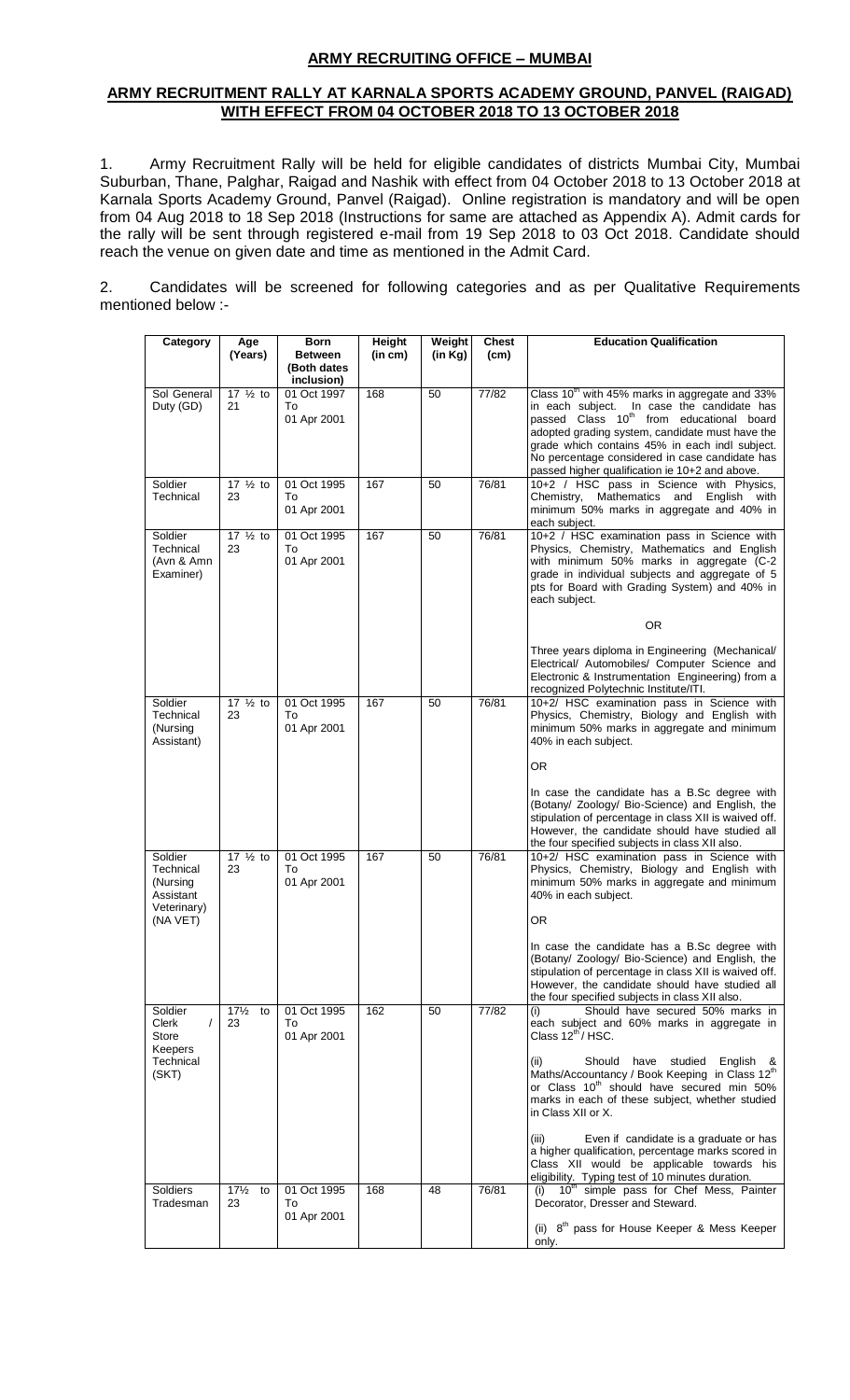**Special instruction (if any)** Min wt 48 kg for candidates belonging to Kandi Area. Candidates belonging to Kandi Area will bring a certificate signed by SDM

| Special Physical Standards (As applicable)                                                                                                                                    |                     |                       |                 |  |
|-------------------------------------------------------------------------------------------------------------------------------------------------------------------------------|---------------------|-----------------------|-----------------|--|
| <b>Class/Category</b>                                                                                                                                                         | <b>Height</b>       | <b>Chest</b>          | Weight          |  |
|                                                                                                                                                                               | (Cms)               | (CMs)                 | (Kgs)           |  |
| <b>Tribals of authorized Tribal Areas</b>                                                                                                                                     | 162                 | 77                    | 48              |  |
| @ Relaxation in Physical Standards                                                                                                                                            |                     |                       |                 |  |
| Category                                                                                                                                                                      | <b>Height (Cms)</b> | <b>Chest</b><br>(Cms) | Weight<br>(Kgs) |  |
| Sons of Servicemen (SOS)/Ex-Servicemen (SOEX)/<br>War Widows (SOWW)/ Widows of Ex-Servicemen                                                                                  | $\overline{2}$      |                       | 2               |  |
| Adopted son/son-in-law of a War Widow, if she has no<br>son including a legally adopted son of serving<br>Soldier/Ex-Servicemen                                               | $\overline{2}$      |                       | $\overline{2}$  |  |
| Outstanding sportsmen (International /National/ State/<br>District level having secured $1st / 2nd$ Position in last two<br>years)                                            | 2                   | 3                     | 5               |  |
| @ Note - Relaxation in Physical Standards is either for wards of servicemen / ex- servicemen<br>or sportsmen (not both ) and is in addition to the Special Physical Standards |                     |                       |                 |  |

### 3. Candidates will be tested as stated below:-

| Physical Fitness Test (At Rally Site)                                               |                                                                            |                     |                                             |                                   |                | Remarks |  |
|-------------------------------------------------------------------------------------|----------------------------------------------------------------------------|---------------------|---------------------------------------------|-----------------------------------|----------------|---------|--|
| 1.6 km Run                                                                          | <b>Beam (Pull Ups)</b>                                                     |                     | 9 Feet                                      | $\mathsf{Z}$ ig – $\mathsf{Z}$ ag |                |         |  |
| Group                                                                               | <b>Marks</b>                                                               | Pull                | <b>Marks</b>                                | <b>Ditch</b>                      | <b>Balance</b> |         |  |
|                                                                                     |                                                                            | <b>Ups</b>          |                                             |                                   |                |         |  |
| Group $I - U$ ptill 5                                                               | 60                                                                         | 10                  | 40                                          | Need to                           | Need to        |         |  |
| Min 30 Sec                                                                          |                                                                            |                     |                                             | Qualify                           | Qualify        |         |  |
| Group $II - 5$ Min 31                                                               | 48                                                                         | 9                   | 33                                          |                                   |                |         |  |
| Sec to 5 Min 45 Sec                                                                 |                                                                            | 8                   | 27                                          |                                   |                |         |  |
|                                                                                     |                                                                            | $\overline{7}$      | 21                                          |                                   |                |         |  |
|                                                                                     |                                                                            | 6                   | 16                                          |                                   |                |         |  |
|                                                                                     |                                                                            |                     | <b>Physical Measurement (at Rally Site)</b> |                                   |                |         |  |
| Physical measurements will be carried out as per the Physical standards listed      |                                                                            |                     |                                             |                                   |                |         |  |
| at Para 2 above.                                                                    |                                                                            |                     |                                             |                                   |                |         |  |
|                                                                                     |                                                                            | <b>Medical Test</b> |                                             |                                   |                |         |  |
| (a)<br>As per laid down medical standards at the Rally Site.                        |                                                                            |                     |                                             |                                   |                |         |  |
|                                                                                     |                                                                            |                     |                                             |                                   |                |         |  |
| Unfit candidates will be referred to MH/CH/BH for specialist review.<br>(b)         |                                                                            |                     |                                             |                                   |                |         |  |
|                                                                                     | Candidates referred for specialist review should present themselves to the |                     |                                             |                                   |                |         |  |
| nominated MH/CH/BH within 14 days of the refer and report back to ARO for           |                                                                            |                     |                                             |                                   |                |         |  |
| issue of Admit Card for CEE in case of declared FIT.                                |                                                                            |                     |                                             |                                   |                |         |  |
|                                                                                     | <b>Written Test through Common Entrance Examination (CEE)</b>              |                     |                                             |                                   |                |         |  |
| Will be conducted for medically fit candidates at nominated venue.<br>(a)           |                                                                            |                     |                                             |                                   |                |         |  |
| Location, Date and time of written test will be intimated at rally site and through |                                                                            |                     |                                             |                                   |                |         |  |
| Admit Cards.                                                                        |                                                                            |                     |                                             |                                   |                |         |  |
| Admit card for the CEE for the Rally Fit candidates will be issued at Rally<br>(b)  |                                                                            |                     |                                             |                                   |                |         |  |
| Site itself.                                                                        |                                                                            |                     |                                             |                                   |                |         |  |
|                                                                                     |                                                                            |                     |                                             |                                   |                |         |  |
| Admit card for the CEE for the Review Fit cases will be issued after getting<br>(c) |                                                                            |                     |                                             |                                   |                |         |  |
| medically fit by concerned specialist/specialists at MH/CH/BH.                      |                                                                            |                     |                                             |                                   |                |         |  |

4. Candidates are required to bring following documents/certificates in original with two attested photocopies with them to the rally site :-

(a) **Admit card.** Printed with laser printer on good quality paper (Do not shrink the size).

(b) **Photograph**. Twenty copies of unattested Passport size colour photographs developed on good quality photographic paper in white background not more than three months old computer printouts / photoshopped photographs will **NOT** be accepted. Candidate should be clean shaven in the photographs.

# (c) **Education Certificate**.

(i) Education Certificates with marks sheet in original of all educational qualification achieved by candidate i.e Matric/ Intermediate/ Graduation etc from recognized School/ College/ Board/ University.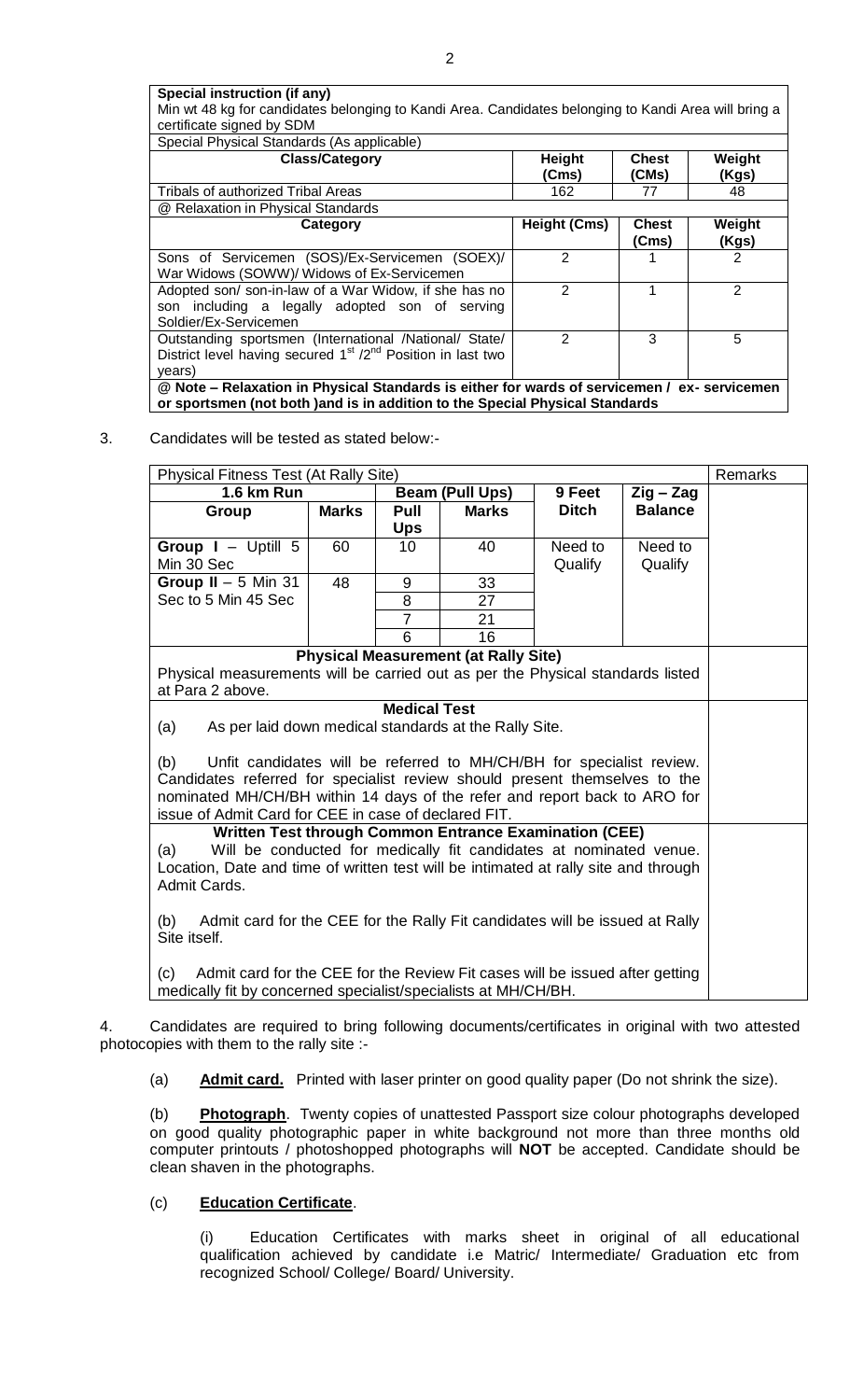(ii) Provisional/ Online education certificate should be certified ink signed by the head of the education institution of concerned Board/ University.

(iii) Candidates with matric certificate from Open School should bring School Leaving Certificate countersigned by BEO/DEO.

(d) **Domicile Certificate**. Domicile Certificate with photograph issued by Tehsildar/District Magistrate duly mentioned the born address and permanent residential address separately. Permanent address should cover the address of the candidate in detail ie Room No/House No/Building No, Gali, Mohalla, Area (if applicable) followed by Village, Tehsil & District.

(e) **Caste Certificate.** Caste certificate affixed with photograph (Maharashtra State does not issue with photograph) of the candidate issued by the Tehsildar/District Magistrate.

Religion Certificate. Religion Certificate issued by the Tehsildar/SDM. (if religion as ―**SIKH/HINDU/MUSLIM/CHRISTIAN"** is not mentioned in caste certificate.

(g) **School Character Certificate**. School Character Certificate issued by the School/College, Principal/Headmaster where the candidate **last studied**.

(h) **Character Certificate**. Character Certificate with photograph issued by Village Sarpanch/Municipal Corporation **within last six months**.

(j) **Unmarried Certificate**. Unmarried Certificate for candidates with photograph issued by Village Sarpanch/Municipal Corporation **within last six months**.

(k) **Relationship Certificate**. SOS/ SOEX/ SOW/ SOWW Candidates are required to produce the following documents:-

Relationship certificate issued from respective Record Office only duly signed by Record Officer with Personal number, Rank and particular of the Record Officer issuing the Relationship Certificate with office seal/stamp is endorsed.

(ii) A declaration to the effect as mentioned in the Affidavit on Ten Rupees Non-Judicial Stamp paper prepared by the ESM duly signed by 1<sup>st</sup> Class/Executive/ Judicial Magistrate is required to be submitted by the candidate at rally site.

(iii) Original Discharge Book of Ex-Serviceman also to be produced. Name and date of birth of the candidate must have been recorded in it.

(l) **NCC Certificate**. NCC A/B/C certificates and Republic Day Parade certificate should have photograph of the candidate duly attested by issuing authority. **Provisional NCC A/B/C pass certificates will only be accepted if authenticated by concerned NCC Group Commanders.**

#### (m) **Sports Certificate**.

Sportsmen who have represented India at International Level and State at National Level within the last two years. For list of sports under which relaxation in physical standards is admissible attention is invited to [www.joinindianarmy.nic.in](http://www.joinindianarmy.nic.in/) website.

Sportsmen who have represented District at State Level and University team or regional team at District Level with  $1^{st}$  /  $2^{nd}$  position within last two years. Sports certificates should be with registration number and from govt recognized sports institutes/ bodies as under:-

- (aa) All Sr/Jr National Championship Certificates Respective National **Federation**
- (ab) All State & Dist level Certificates Respective State
- (ac) All University level certificate Inter University

(ad) All School level certificate

- 
- Sports Board<br>All India School -
- 

Sports Association

Games Federation.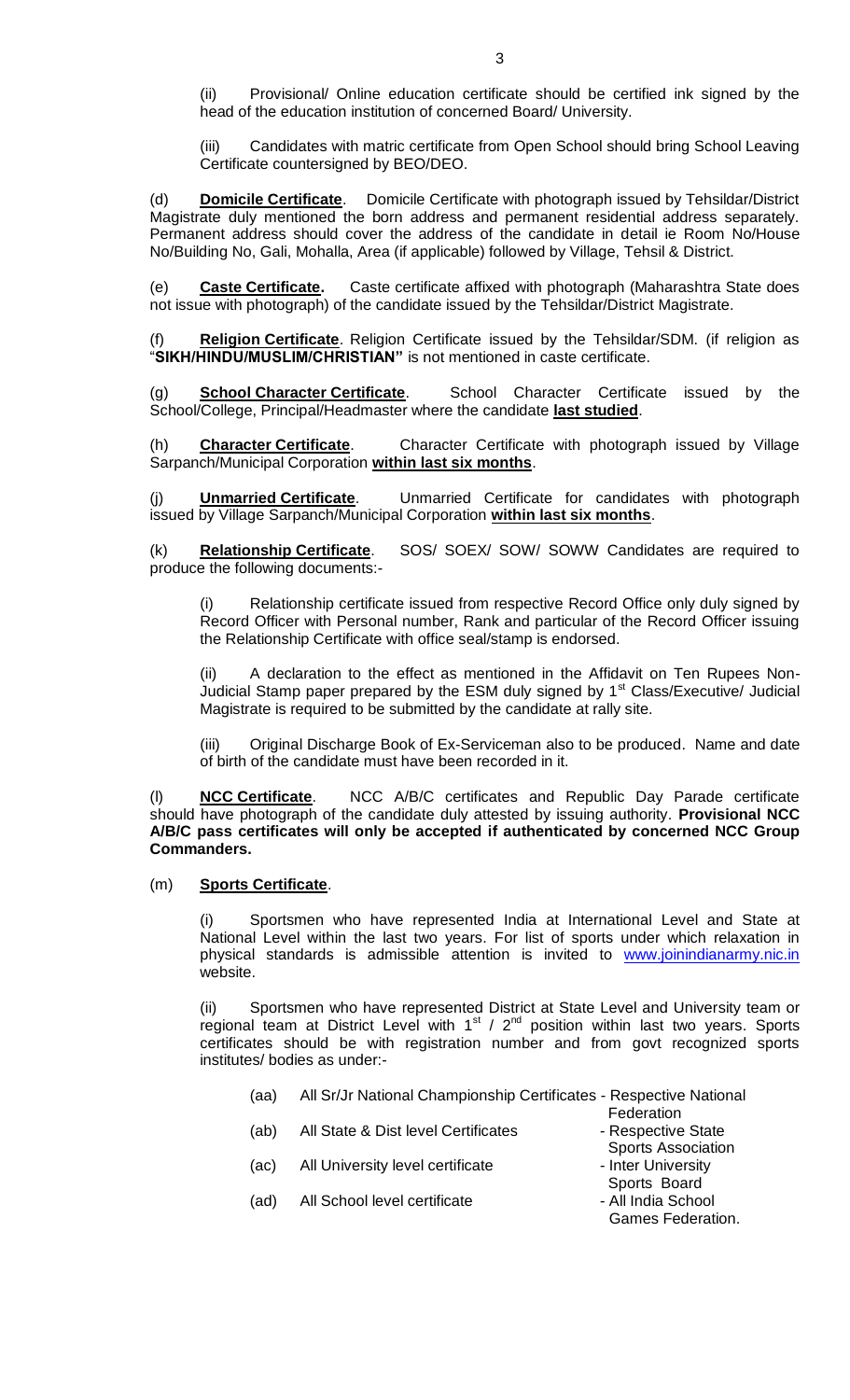(n) **Affidavit**. Duly signed by candidate on Rs 10/- Non-Judicial Stamp Paper as per specimen duly attested by notary will be submitted by candidate. **Format attached as Appendix B.**

(o) **Single Bank A/C, PAN Card & Aadhar Card**. Single Bank Account, PAN Card and Aadhar Card are mandatory documents for final enrolment for purpose of Pay & Allowances and other social benefits scheme.

### 5. **Special Instructions**. Xxx-xxx—xxxxx

### **Important Instructions**.

6. **Administration**. Candidates are advised to bring sufficient eatables and drinking water with them since recruitment is a time consuming process.

**7. Entry of candidates into rally site will be permitted only on production of Admit Card in duplicate generated online through the official website [www.joinindianarmy.nic.in.](http://www.joinindianarmy.nic.in/) Anyone found with fake admit card will be handed over to Civil Police.**

8. Recruitment into the army is a free service. Candidates are advised not to pay bribe to anyone for recruitment as it is based purely on merit. Selection process during recruitment at all stages is computerized and transparent. Therefore, candidates are advised to be beware of touts as they cannot help them at any stage.

9. Candidates are advised to check their age & education criteria before participating in the rally. Candidates found under age/overage and not meeting education criteria will be disqualified.

10. Giving/taking bribe, production of bogus/ fake certificates and indulging in unfair means is a criminal offence and liable for punishment under law.

11. Certificates with overwriting, tampering of seals or erasing/alteration of any type will not be accepted.

12. All documents submitted by the candidates are verified by government agencies before enrolment into Army. Strong legal action will be taken against individuals submitting fake documents. Even after recruitment, the service will be terminated if candidates are found to have produced fake documents or given wrong information at the time of recruitment irrespective the number of years of service individual may have rendered.

No compensation for Death/Injury/loss etc during the rally and no travelling allowance/dearness allowance for journey is admissible. Candidates will participate in the rally at their own risk and the participation is totally and entirely voluntary. The signing of Indemnity Bond is a mandatory requirement.

14. **Use of Performance Enhancing Drugs**. Use of any kind of performance enhancing drugs is strictly banned Candidates having been found to have used the same will be debarred from further screening.

15. **Tattoo**. Permanent body tattoos are only permitted on inner face of forearms i.e From inside of elbow to the wrist and on the reverse side of palm/back (dorsal) side of hand. Permanent body tattoos on any other part of the body are not acceptable and candidates will be barred from further selection.

16. If 180 days or more lapse between screening medical at the rally and dispatch, medical will be done again and unfit candidates in this review will not be recruited.

17. Selection is provisional till Rahdari Certificate is issued and candidates are dispatched for training.

18. Mobile phones are not permitted at the rally site and at the time of CEE.

19. Candidates are advised in their own interest to undergo medical exam before coming for selection especially with respect to flat foot, poor vision, deformities and physical measurements. All are advised to ensure that their ears are free of wax by getting it cleaned by a doctor prior to the rally.

20. Candidates may have to present themselves at rally site for three to four days. Candidates should make arrangements for stay under their own arrangements. **At the rally site, the candidates should report duly shaved for identification at various stages of rally process failing which candidate can be barred from participation in rect rally.**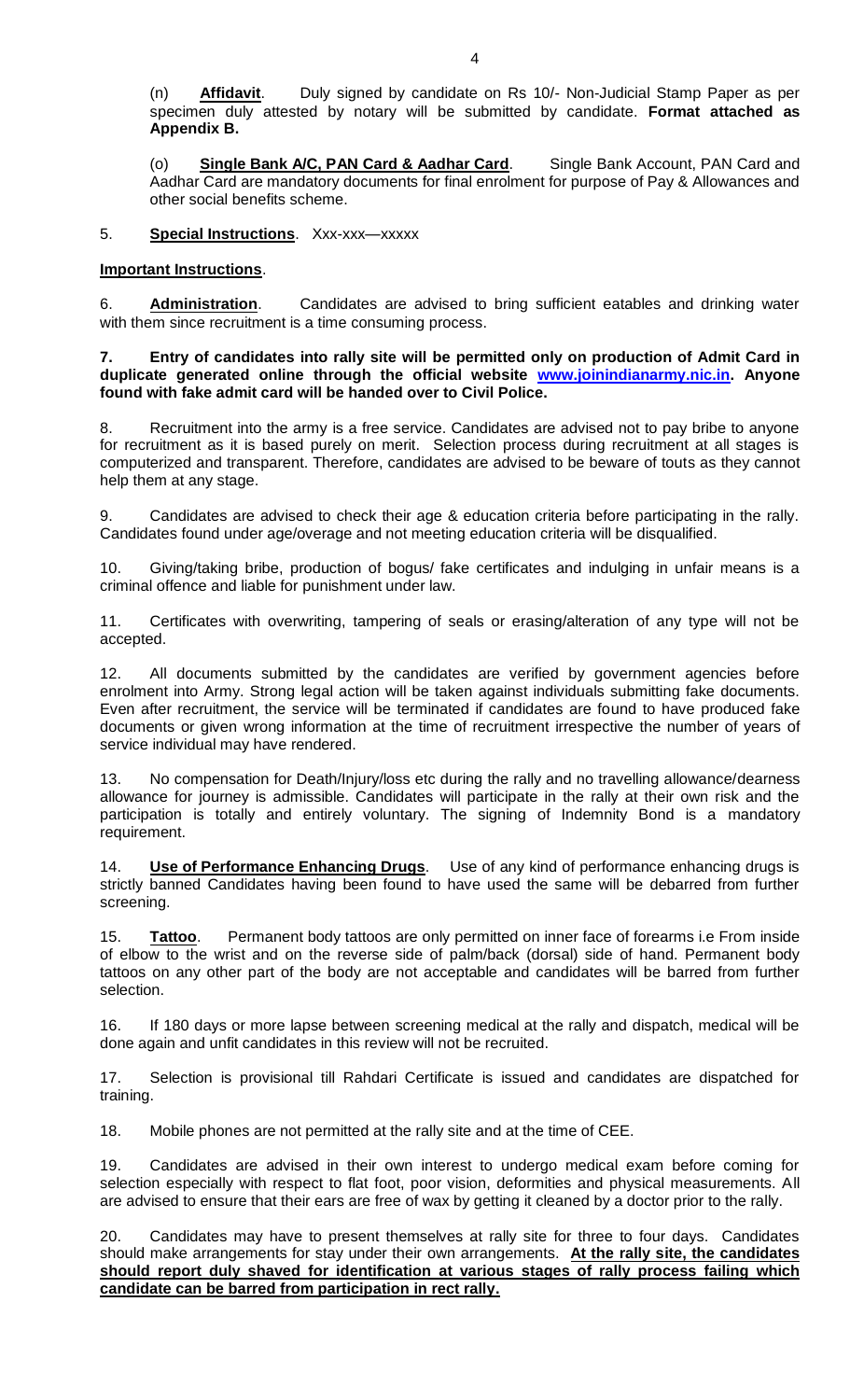22. Result of written examination will be declared on the official website [www.joinindianarmy.nic.in.](http://www.joinindianarmy.nic.in/) No separate letter will be sent to the candidate. It is responsibility of candidate to check his result and report to ARO for documentation.

23. For more details, contact on telephone Number : 022-22153510 (Office)

**Disclaimer**. The terms and conditions, given in the notification and on the website are subject to change and should therefore be treated as guidelines only. In case of any ambiguity, the existing policies, rules and regulations of Indian Army/ Government of India will be final. Details are also available on website [www.joinindianarmy.nic.in.](http://www.joinindianarmy.nic.in/)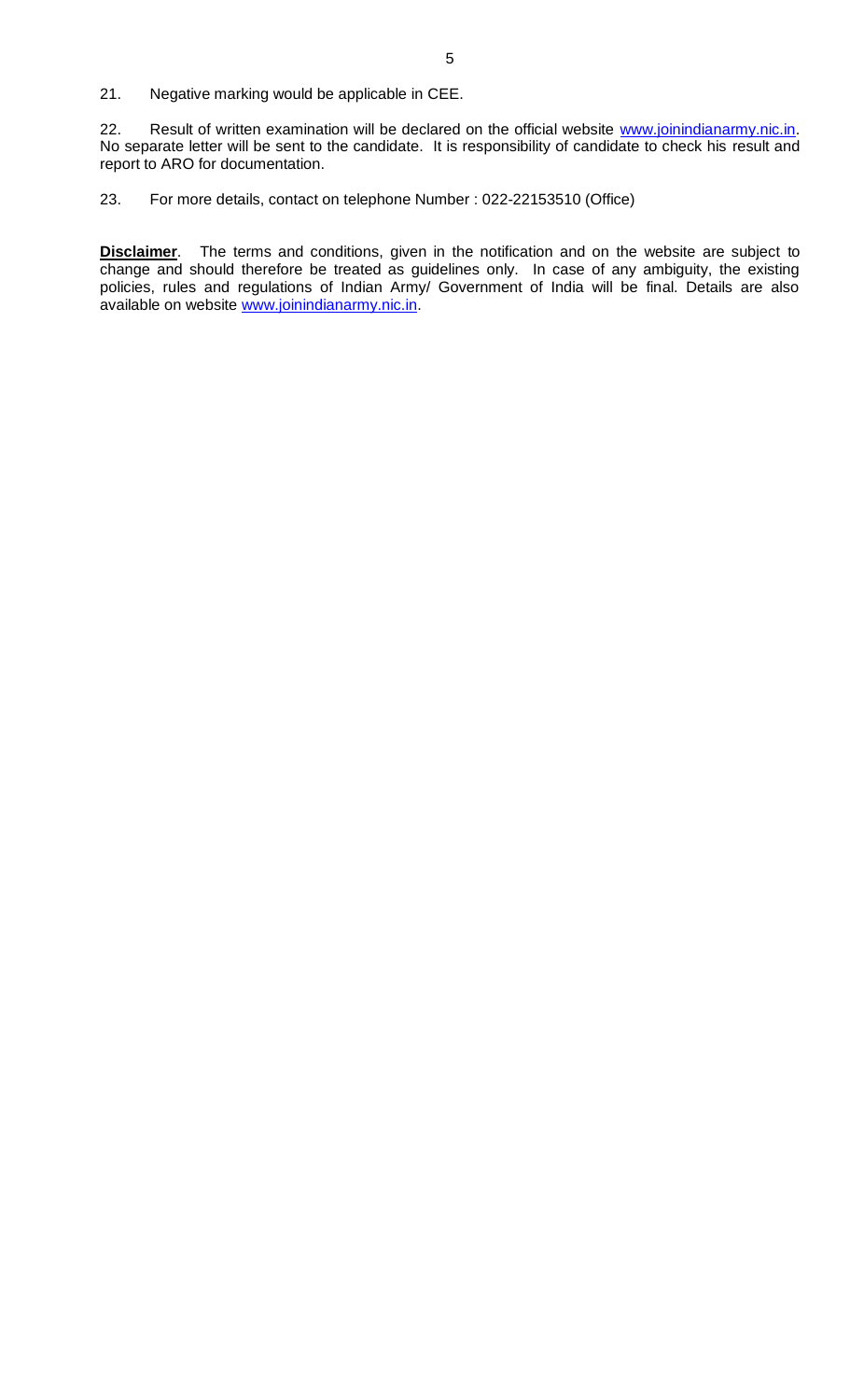# **INSTRUCTION FOR REGISTRATION AND SUBMISSION OF APPLICATION – JCOs/OR ENROLMENT**

- 1. Candidate should open **www.joinindianarmy.nic.in**
- 2. Click on Apply/Login Line in JCOs/OR enrolment.

3. Registration page will open up. If registered earlier. Enter username and password to login else click on **REGISTRATION** button for new registration.

- 4. An instruction page will open up. Read the instruction and click on **CONTINUE** button.
- 5. Fill up following data for registration as a candidate:-
	- (a) Personal Details.
	- (b) Education Details.
	- (c) Details of E-Mail ID, valid Mobile No and Aadhar.
	- (d) Suitable password to be selected.
- 6. Save.

7. A One Time password (OTP) will be generated and will be sent on e-mail ID of candidate and his Mobile Number. Enter OTP and click on **SUBMIT** button.

8. Candidate will be directed to eligibility page. Following data to be checked while checking for its correctness :-

- (a) ARO Linking with District and Tehsil/Taluka.
- (b) Height.
- (c) Date of Birth i.e. Age.
- (d) Martial Status.
- (e) Special Category, if any.
- 9. Click of **CHECK ELIGIBILITY** button.
- 10. Check and validate eligible categories as per qualification and click on relevant **APPLY** button.
- 11. A webpage with detailed instructions will open up. Click on **CONTINUE** button.
- 12. JCO/OR application form will open up having following menus:-

| Instruction | Personal<br>information | Communication<br>Details | <b>Details</b> | Education<br>Details |
|-------------|-------------------------|--------------------------|----------------|----------------------|
|             |                         |                          |                |                      |

13. Click on Personal Information Fill up personal details. Upload photograph and signature. Click on **SAVE & CONTINUE** button.

14. Click on communication details and fill up permanent and correspondence address. Click on **SAVE & CONTINUE** button.

- 15. Click on **DETAILS** and fill up following data :-
	- (a) Category.
	- (b) Sports Level Achieved/Sports Achievements.
	- (c) NCC Qualifications.
	- (d) Special Category, if any.
- 16. Click on **SAVE & CONTINUE** button.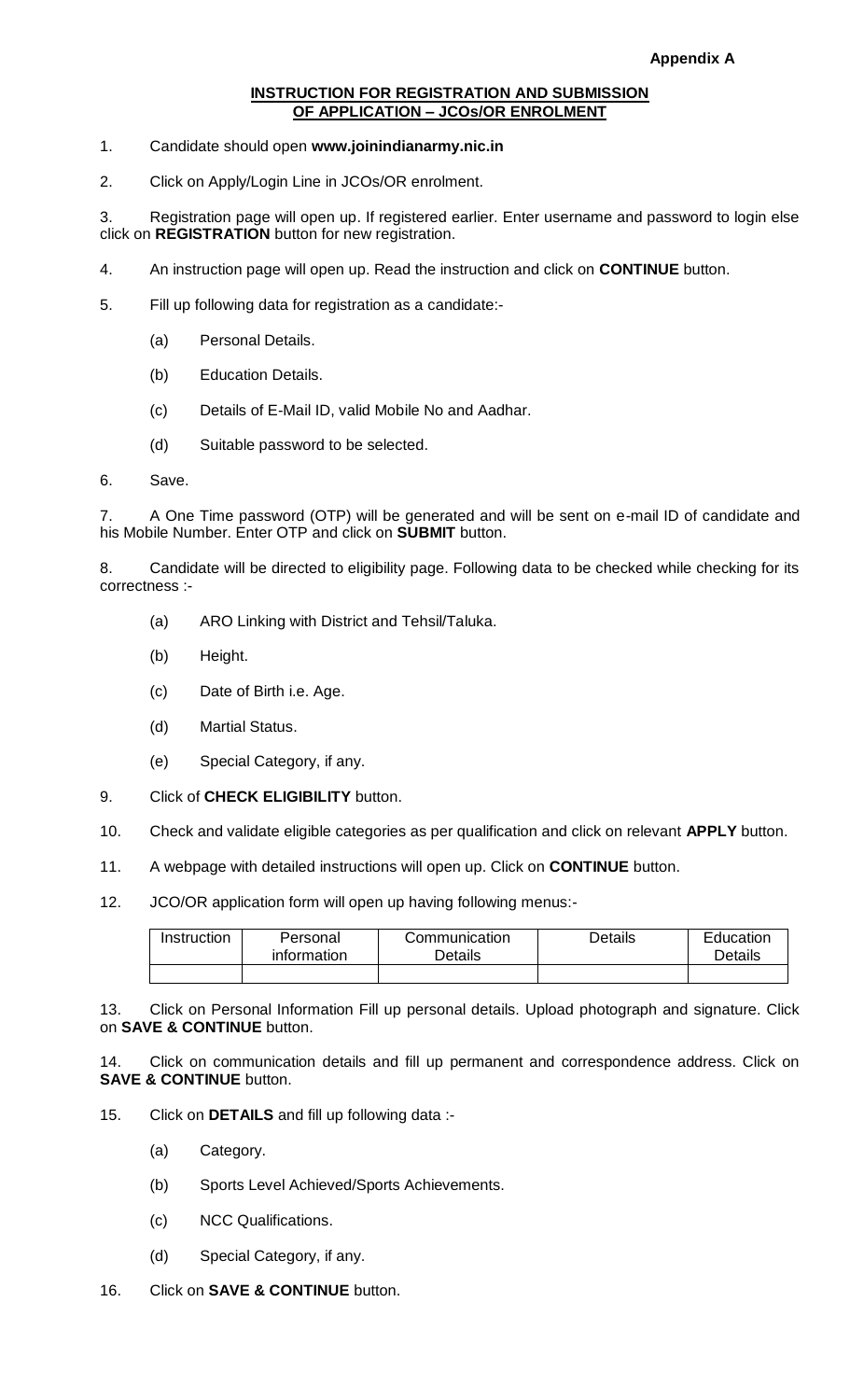- 17. Click on **EDUCATIONAL DETAILS** and fill up the data.
- 18. Click on **ADD** Button.

19. On clicking **ADD** button. Updated education details will appear in a table alongwith **SAVE & SUBMIT** button.

20. Click on **SAVE & SUBMIT** button.

21. A page will open with Roll No of candidate. Candidate to note it down for future reference as it will be used for tracking application.

- 22. Candidate will obtain their Admit Card from their registered Email ID on or after 19 Sep 2018.
- 23. Take a printout of Admit Card with details of reporting date and venue.
- 24. Candidate can also check profile from my profile in dashboard menu.
- 25. Paste latest photo on admit card.
- 26. Report to rally location on scheduled date and time as given on respective admit card.